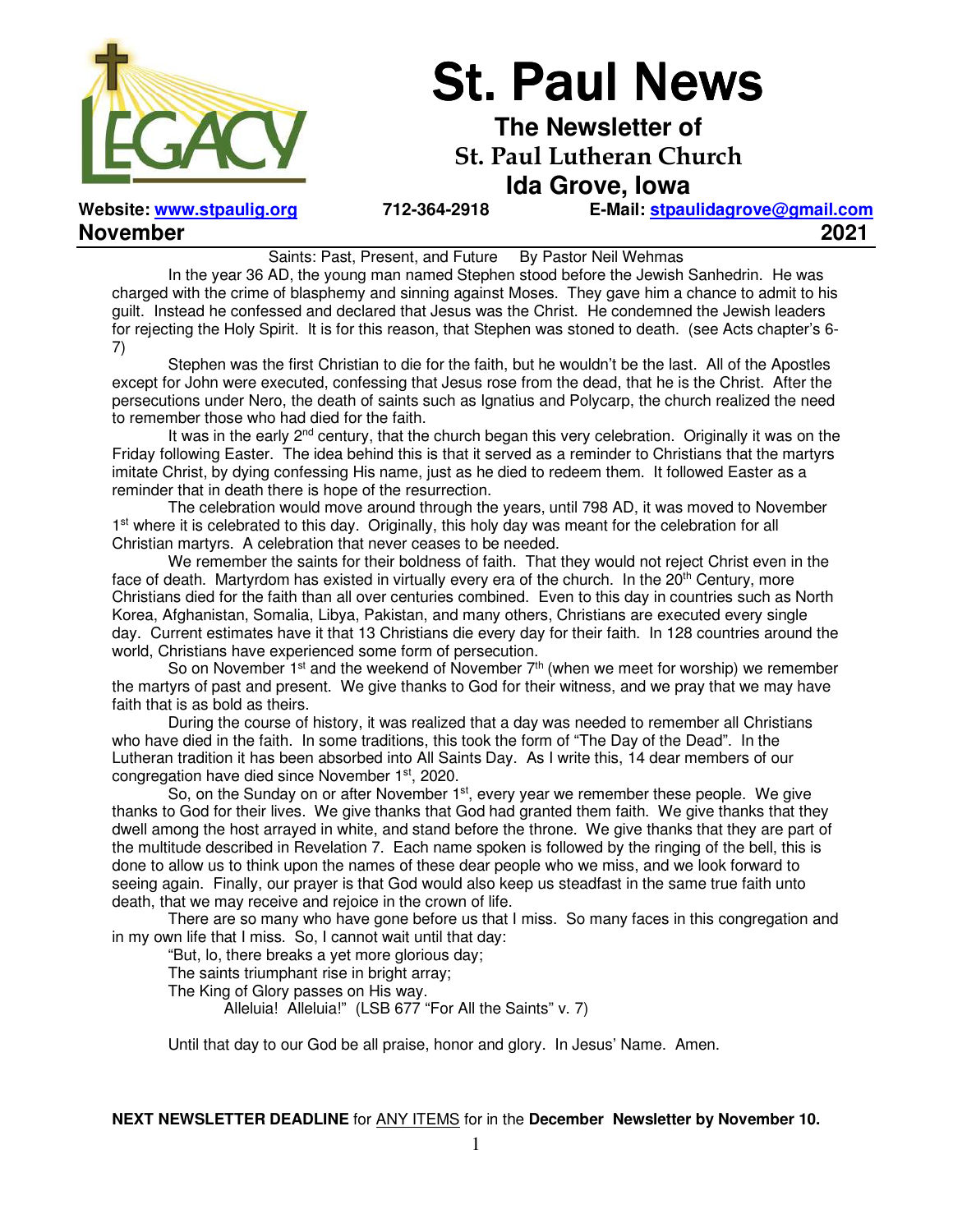Remember it's up to you or your family members to let the church office know if you are hospitalized.

### **CHURCH NEWS**

**OFFICIAL ACTS** Funeral: Doyle Brown Confirmations: Frank Collins, Kyle Groves, Brent Rohlk

**VOTERS MEETING Sunday, November 14th at 10:10 AM. Items on the agenda include Budget for 2022, Constitutional Ammendment and Education Building Heating/cooling repair.** 

**ADVENT SUPPERS** We are hoping to have Advent Suppers (12/1, 8, 15, & 22) again this year and are looking for individuals or groups who would want to provide a meal and serve it. The Junior High Youth will be doing one of the Wednesdays, but we have 3 other Wednesdays up for grabs please contact the church office if you are interested in providing and serving for one of the Wednesday's in December, 364- 2819 **DEADLINE for signing up to host an Advent is November 10th**

**FROM THE ELDERS** Brandon Johnson, Jeff Gilbert, Brent Harm, Aaron Hoffman, Terry Lovett St. Paul Lutheran Church Elders are here for you, and interested in your input or concerns. **Jeff Gilbert 371-2608** jeff.b.gilbert@hotmail.com **Aaron Hoffman 364-5166** aaronjen@netllc.net **Brandon Johnson 515-231-1744** brandonj2911@gmail.com **Brent Harm 712-210-4135** harm1477@gmail.com **Terry Lovett 712-369-1447** tmlovett@frontiernet.net

**THANKSGIVING PIE SOCIAL** The Elders will be hosting our congregation's Thanksgiving Eve Pie Social. The Thanksgiving Eve worship will be at 7:00PM and the the Pie Social will be in the fellowship Hall after the service. There is a sign-up sheet for those wanting to share a pie for the social on the Welcome Center.

### **FROM THE BOARD OF HUMAN CARE** Glenda Hausman, Darci Sibenaller

**PARISH NURSE** Thank you to everyone who stopped by to learn about the AED on October 10.



There are now more people who may be able to help out should the need arise to use the AED at church or even anywhere else one is available. We all hope no ever has to use it, but a life could be saved if used when needed.

Thank you to Angie Frank, RN for demonstrating how to use the AED and answer the many questions that were asked. People were amazed at how easy it is to use and relieved to hear they can't harm anyone by using it. On the contrary they may be able to help save a life.

**LIFE QUOTE** "Abortion isn't somebody else's issue. It's your business, it's my business, and it's our



business. It's our issue as Christians, it's our issue as citizens, and it's our issue as human beings. Abortion and the sanctity of every human life matter very much for elections—more so than anything else. And it matters for much more than elections. It's a whole life issue!" Pastor Michael Salemink, Executive Director of Mission and Ministry, Lutherans For Life – A Life Quote from Lutherans For Life • lutheransforlife.org

**COMMUNITY BASKET Donations** for **November: soups and stews, crackers.** Place your donation in the shopping cart in the Narthex. All items are appreciated as well, as they can always use donations. The Community Basket is open on Thursdays (except 3rd Thusday), from 2:30-5:30PM. The **Mobile Pantry** will be at **Quad County Corn Processors on November 18th , from 4:30-5:30PM.** 

**THANKSGIVING MEAT CERTIFICATES** we will be doing a free will offering for the Mid Sioux Meat Certificates on November 7 and November 14 or your free will offering can be left at the church office.

### **FROM THE BOARD OF STEWARDSHIP & MISSIONS** Brad Zobel & Deb Clausen



Our stewardship emphasis for this year is **Fellow Workers on God's Team**, which will start on Sunday, November 7<sup>th</sup>. The Apostle Paul wrote, "We are God's fellow workers" (1 Corinthians 3:9). Through Paul, God was telling the people in Corinth that they had the honor and privilege to work with Him as important participants in His mission. In the same way, God makes us His fellow workers on His

team. Even though we are undeserving and have nothing to offer, God, in His sovereignty, chooses us to be His vessels through which He will accomplish His purposes. As God's fellow workers, we become His hands, feet, and mouth to the world.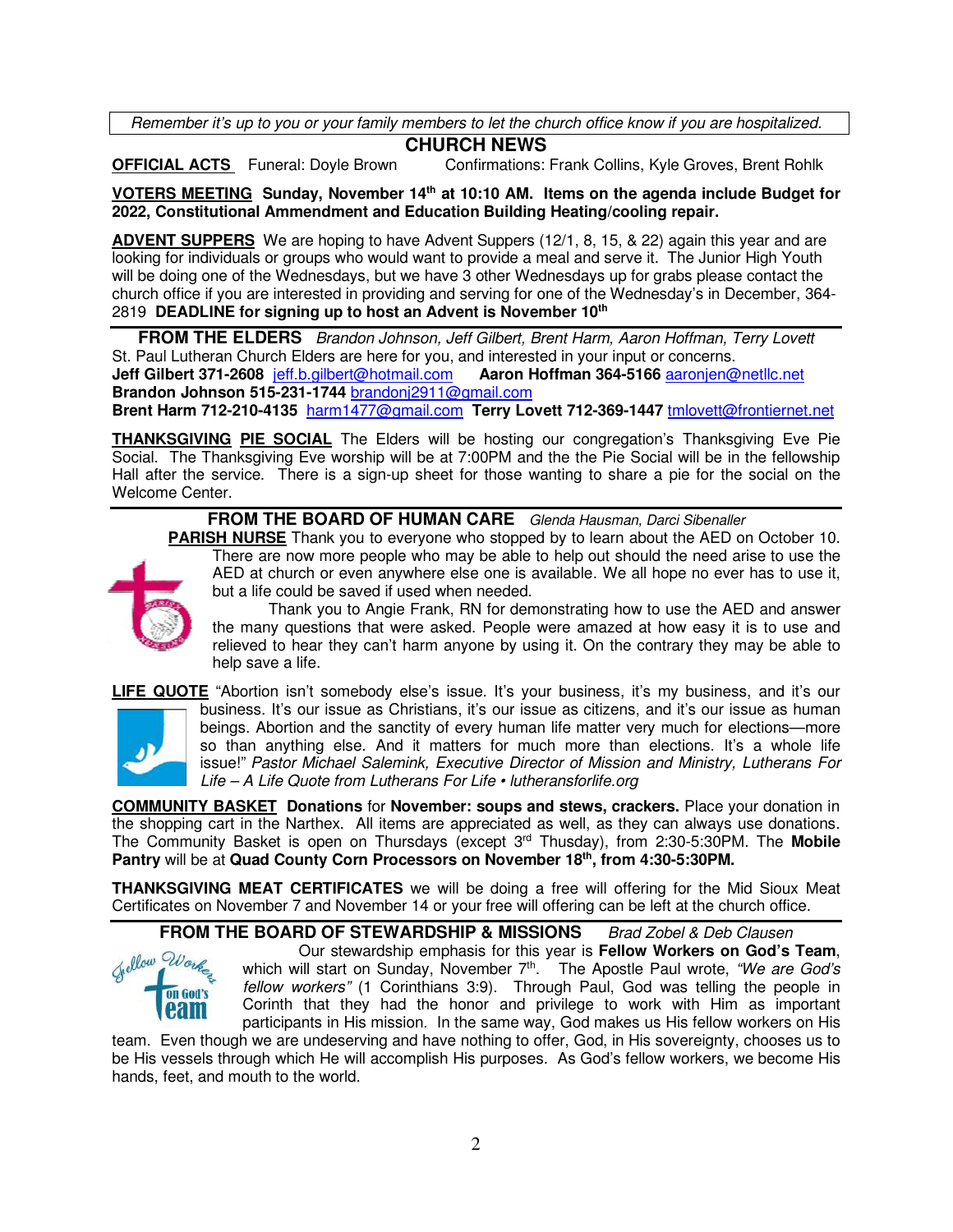God does not schedule tryouts for those He selects to be on His team. He isn't seeking the most talented, the most powerful, or the most attractive. He invites and encourages everyone to be part of His team. The people who become part of God's team vary in appearance, in gifts, in stations of life, and other ways. Although God's team is made up of people who are different in some ways, the one common factor is that they are all new creations with transformed hearts (2 Corinthians 5:17). Through the work of the Holy Spirit, they have become people of faith who see God as their greatest treasure. Faithfulness is a top priority as a fellow worker with God. Through faith, we commit and are energized to serve God by serving others. What we do with our time, talents, and money gives evidence to which team we belong. In God's Word, we find examples of people who were not eager always to be fellow workers on God's team. Moses gave numerous excuses that God shouldn't use him to lead the Israelites out of the Egyptian captivity. Saul hid! David felt unqualified to be king. God caused Jonah to be swallowed by a fish in order to get him on His team. God didn't give up on these people. He chose and equipped each of them to be a fellow worker on His team.God blesses each of us with the privilege to be a fellow worker on His team. Whether we willingly join or are at first resistant, we are now participants in God's mission to help others "to be saved and to come to the knowledge of the truth" (1 Timothy 2:4). God uses ordinary people like us to do extraordinary things. We pray that this emphasis will encourage us all to be **Fellow Workers on God's Team.**

**VANCO MOBILE APP** the VANCO Mobile App (free in your app store) is an option to be able to electronically send your contribution directly to St. Paul Lutheran Church account. We hope that this feature will give you another option. Watch for more information and updates soon, via our website, bulletin and newsletter. You always can mail in your contributions or contact your local bank to do online giving through them as well. If you are interested in this app, you can also contact the church office.

### **FROM SHARA OSIRO IN KENYA A VISIT TO PROJECT 24 LENKISHON...**

Due to restrictions and lockdowns of the Coronavirus pandemic, I have not been able to travel as much. As restrictions eased, my colleague Britt Odembaand I could plan a visit to Project 24 site Lenkishon. It is the closest one towhere we are in Nairobi. We wanted to take new photos and videos of thechildren and the site and to spend time with them and the staff. Being aroundthe kids evokes such joy. The view from the main building looks out to beautifulmountains, and it sits nearby to a watering hole where cows and goats can beseen throughout the day. Britt and I received a warm welcome to the site. Some of the children were atthe nearby school doing exam reviews, so we took a walk to visit them there.We were escorted by the others that remained at the site. It was a fun walk, asthe kids asked questions and giggled when I took photos of them along the way.It was also nice to see the locals going about regular day-to-day activities oftaking their livestock out to graze. At the school, we were greeted by the deputyprincipal and lots of smiles from the children. The walk back to the site took uspast the Lutheran church where the kids worship. We were blessed to have thekids sing a few songs for us. Now it was down to the business of taking individual photos. The boys arealways so serious and don't usually like to smile. The girls on the other handsmile a bit more and without too much coaxing. Afterward, we shared a mealand talked more about how things are going with the site manager. We receiveda positive update, and from our time with the children could see that they aredoing well and are happy. We thank the Lord for that. Together In Christ...Shara & Michael

**BACK-PACK BLESSINGS** Please consider donating to "Backpack Blessings" which will help supply the school kids with food items to help offset the at-home food insecurity in our local school system. We have a display and donation bin in the narthex and will also accept cash donations to purchase needed items.

### **MISSION CENTRAL EVENTS Mission Central – LCMS World Mission**



40718 Highway E 16, Mapleton, Iowa 51034 PH: 712-882-1029 Gary.Thies@lcms.org Be sure to check the bulletin board in the hallway by upstairs Conference Room for information on Missionaries visiting Mission Central this month.

**FROM THE BOARD OF TRUSTEES** Ross Ladwig, John Brinkman, Dennis Clausen, Dale Edsen **Project Updates:** Repairing Education building heating and air-conditioning. Proposal will be bought to the Voters on November 14th.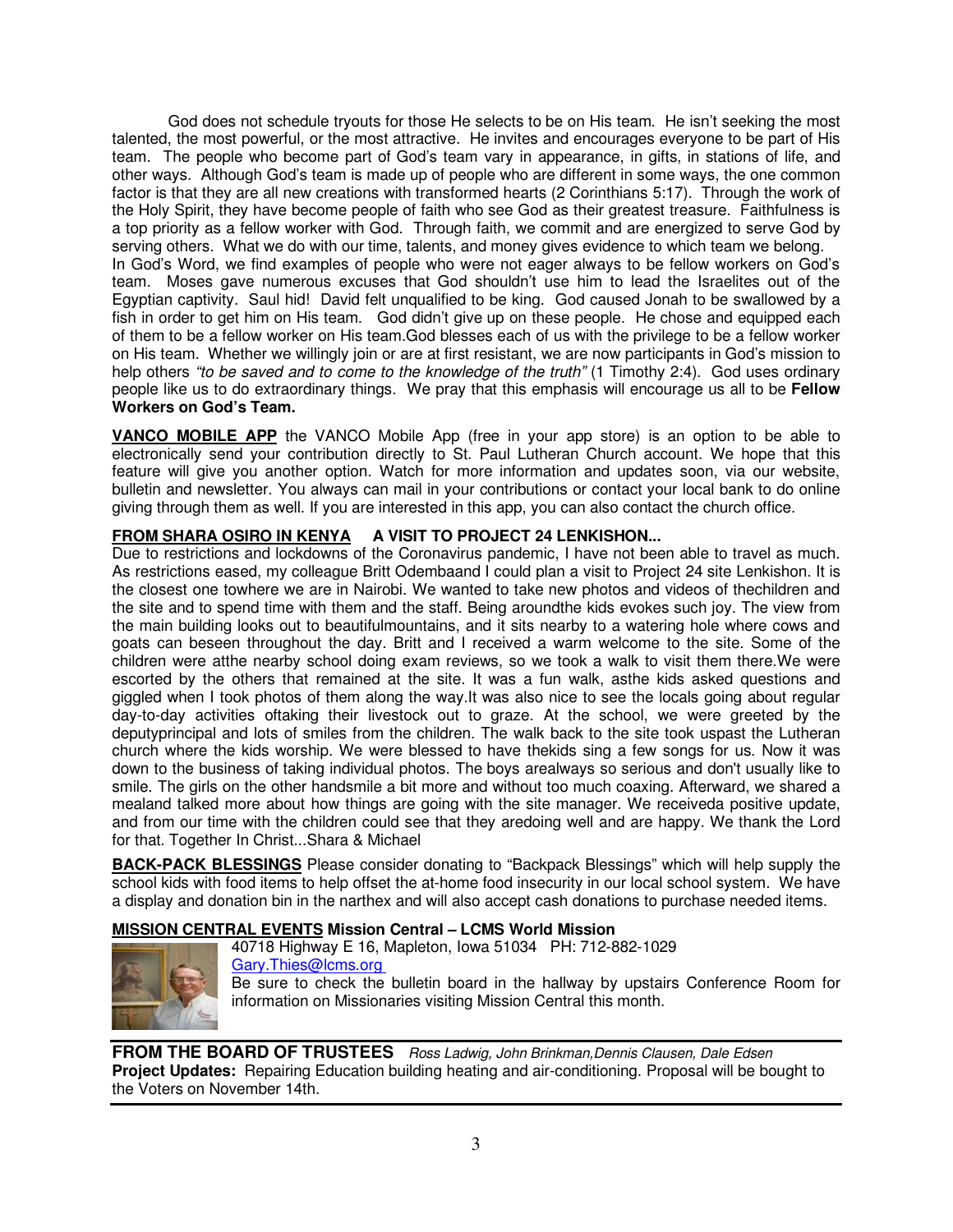### **FROM THE BOARD OF EVANGELISM / ASSIMILATION** Jen Hoffman & Kristy Gilbert

**JOIN US FOR COFFEE AND FELLOWSHIP ON SUNDAY MORNINGS** we will have coffee and treats in the fellowship hall immediately following the Sunday worship service. Please plan to join us for coffee, a sweet treat and great conversation. Everyone is welcome!

**Please look for a sign up sheet in the Narthex to sign up to share food items on a particular Sunday morning, or contact Jen Hoffman or Kristy Gilbert.**

**MAIN STREET LIVING IS A LUTHERAN TELEVISION PROGRAM** that is endorsed by the Iowa West District of the Lutheran Church-Missouri Synod. The program receives no funding from the District, but is totally funded by viewers and congregations of the KCAU Viewing area. The program is broadcast on **KCAU, the ABC network affiliate in Sioux City on Sunday morning, starting at 10:00 AM**. The first 30 minutes are remastered episodes of the popular "This is the Life" series that was very popular in the 70's and Main Street Iivina 80's. The second half of the program is a modified Lutheran worship service that

features a different Pastor each week, from the station's broadcast area.

### **FROM THE BOARD OF CHRISTIAN EDUCATION** Jon Devitt & Robyn Devitt **CONFIRMATION AND MIDWEEK CLASSES** 5:45-6:45PM, for grades 3rd -8th

**WEDNESDAY MORNING BIBLE CLASS** meets from 9:30-10:30AM on Wed mornings in the Conference Room in the lower level.

**SUNDAY SCHOOL**  $10:15-11:15AM$ , grades: 4 year old preschool  $-12<sup>th</sup>$  grade

**SUNDAY ADULT BIBLE CLASS** join us in the lowerlevel Conference Room. 10:30-11:15AM

**"THE TRUTH" BIBLE CLASS FOR 8TH-12TH GRADES Sundays**, 10:15-11:15AM **"THE MID WAY" 5TH - 8TH GRADES Sunday, November 21** from **1:00-3:00PM**

**"THE HIGH WAY" FOR 8TH -12TH GRADES Sunday, November 21** from **5:00-7:00PM** 

**THEOLOGY AT SUBWAY Thursdays,** 6:00-7:00PM

FROM THE BOARD OF YOUTH AND FAMILY LIFE **Karen Petersen and Synda Jepsen** 

Thank you to those who donated to or ordered Sub Sandwiches for one of our fundraisers. We very much appreciate your support of our youth of St. Paul

We are working on a couple of activities coming – watch for more details

5th-7th Graders are invited to attend <mark>"MidWay"</mark> Youth Night at St. Paul Lutheran Church in Ida Grove on Sunday, November 21st from 1:00-3:00pm. "MidWay" is a middle school youth night for students of the OABCIG school district and neighboring districts. You are definitely encouraged to invite your friends.

8th-12th Graders are invited to attend "The HighWay" Youth Night at St. Paul Lutheran Church in Ida Grove on Sunday, November 21st from 5:00-7:00pm. This month's HighWay our theme will be Thanksgiving. "The HighWay" is a student ministry to the OABCIG School District (and neighboring school districts). You are definitely encouraged to invite your friends.

### **LWML LADIES BIBLE STUDY FOR NOVEMBER**

**RUTH (2)** will meet on November 4 at noon at Zimmys for lunch and 1:00PM at the church. Susan will be BSL, we had 9 present for our Oct. meeting. We took down LWML items and put out fall displays.

**LOIS (3)** will meet on November 4 in the Conference Room at 1:30PM. Janice will be our hostess and Judy W. will be BSL. We had 9 members present for our Oct. meeting.

**EUNICE (10)** will meet on November 4 at the Bread Box in Battle Creek at 2:30PM. Clara will be hostess and Karen will be BSL. We had 5 present for our Oct. meeting.

**JOHANNA(12)** will meet on November 4 at 6:30PM in the Conference room, Marge will be hostess and BSL. We had 5 present at our Oct.meeting.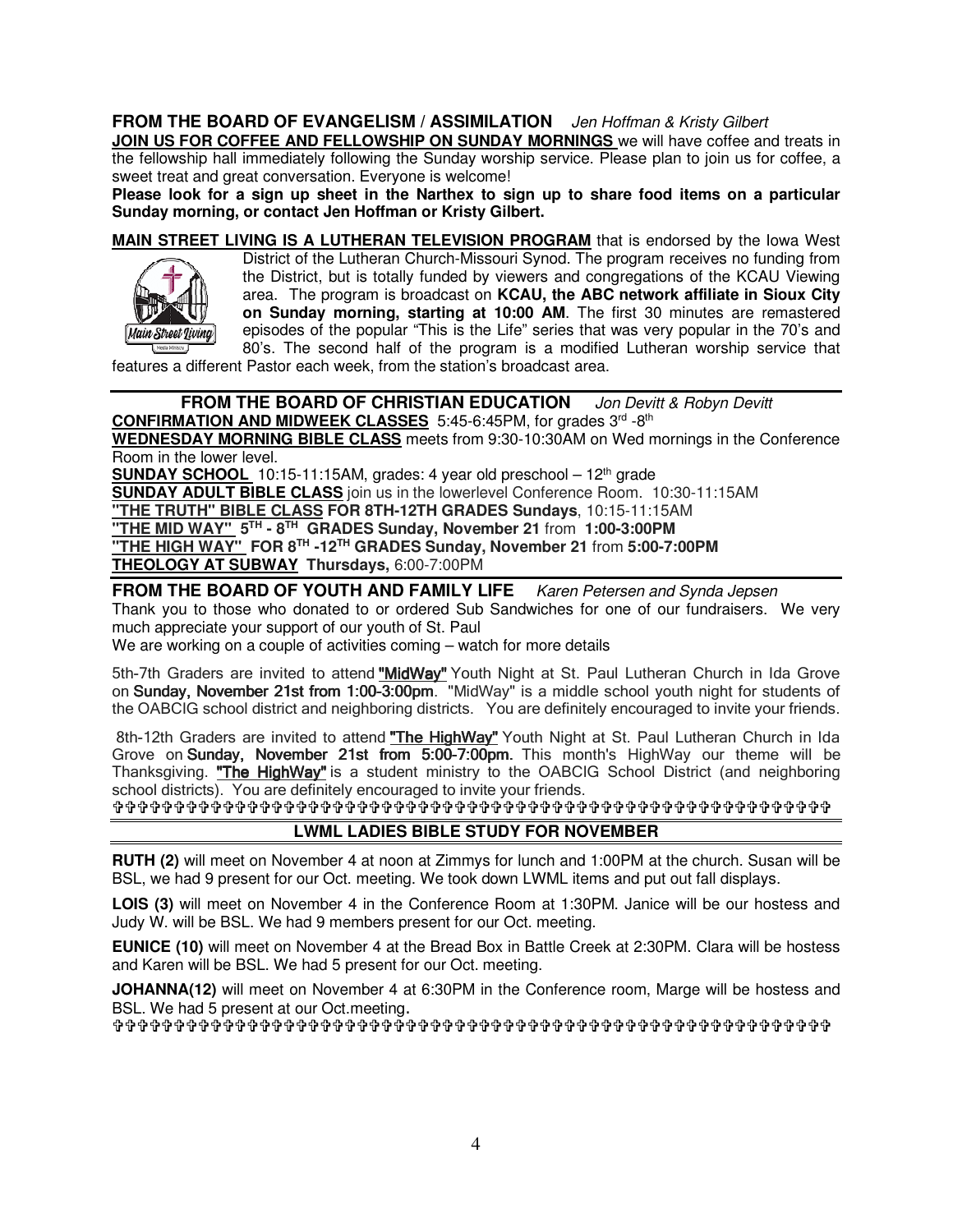### **November Acolyte Schedule:**

Nov 6 Kylie 7 Courtney Nov 13 Journey 14 Jack Nov 20 Jenna 21 Matthew Wednesday Nov 24 Whitney 27 Sam 28 Hildie Wednesday Dec 1 Kadyn 4 Creighton 5 Kasey

Just a reminder: "Fall Back" 1 hour on Saturday before bed as Sunday November 7 is Daylight Savings Time

Voters' Meeting on Sunday November 14 at 10:10AM (2022 Budget approval)

Thanksgiving Eve Worship Wednesday, November 24 at 7PM and Pie Social to following the worship service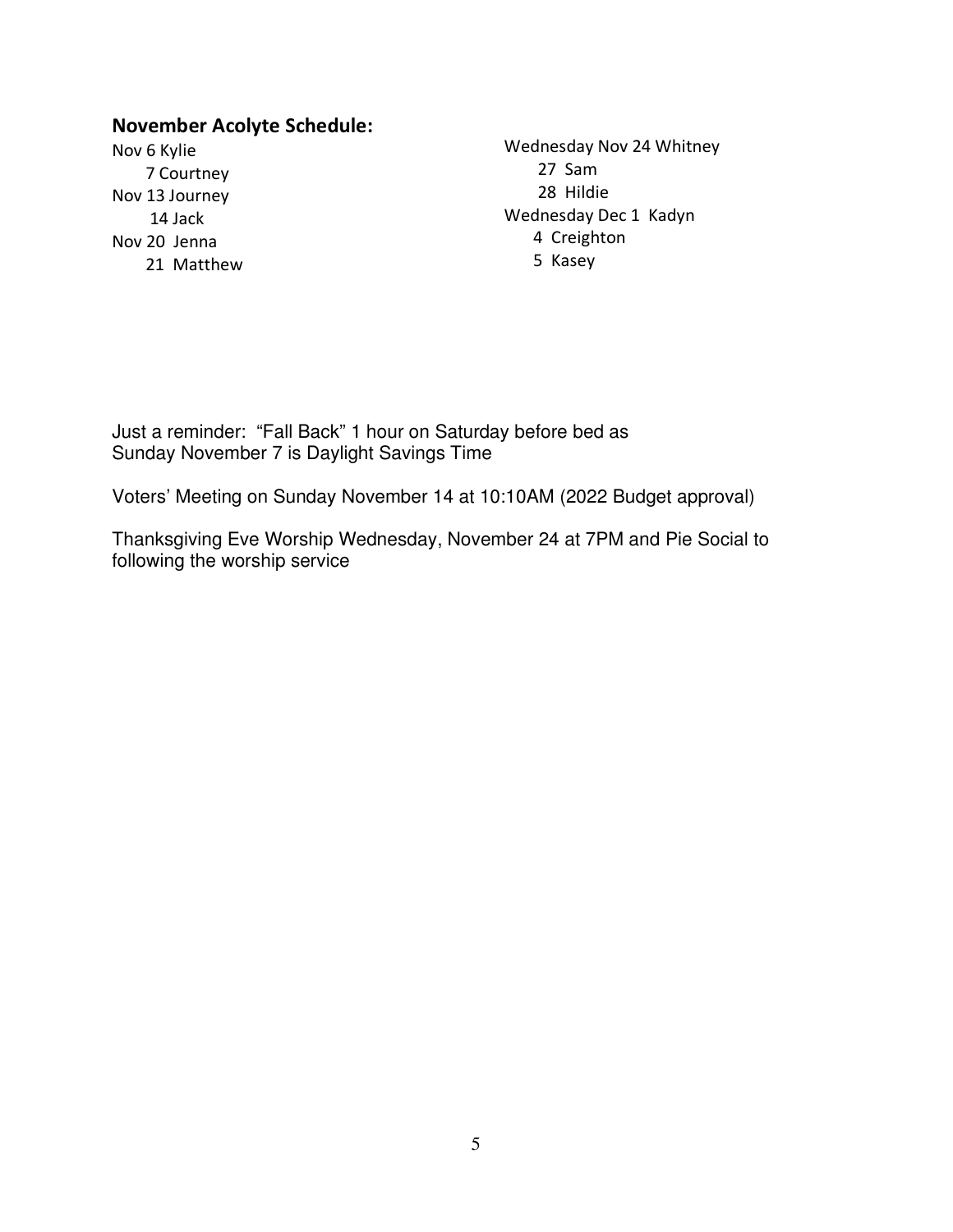

Give thanks to the Lord, for he is good; his love endures forever. Psalm 107:1



**Events** Upcoming

"The HighWay" Thanksgiving Sunday, November 21st

Advent Supper December, Date TBD

"The Truth" Christmas (8th-12th grade) Sunday, December 12th

"The Way" Christmas Sunday, Decembeer 19th



in all

2022 LCMS Youth Gathering



# The Truth" Christmas (8th-12th grade)<br>
Sunday, December 12th<br>
The Way" Christmas<br>
Sunday, December 19th<br>
The HighWay<br>
(8th-12th Grade)<br>
Sunday, November 21st<br>
From 5:00-7:00pm<br>
St. Paul Lutheran Church

### The HighWay (8th-12th Grade)

Sunday, November 21st From 5:00-7:00pm St. Paul Lutheran Church



Every Sunday from 10:15-11:15 (5th-12th Grade)

The Way (6th-8th Grade)

NOT MEETING IN NOVEMBER